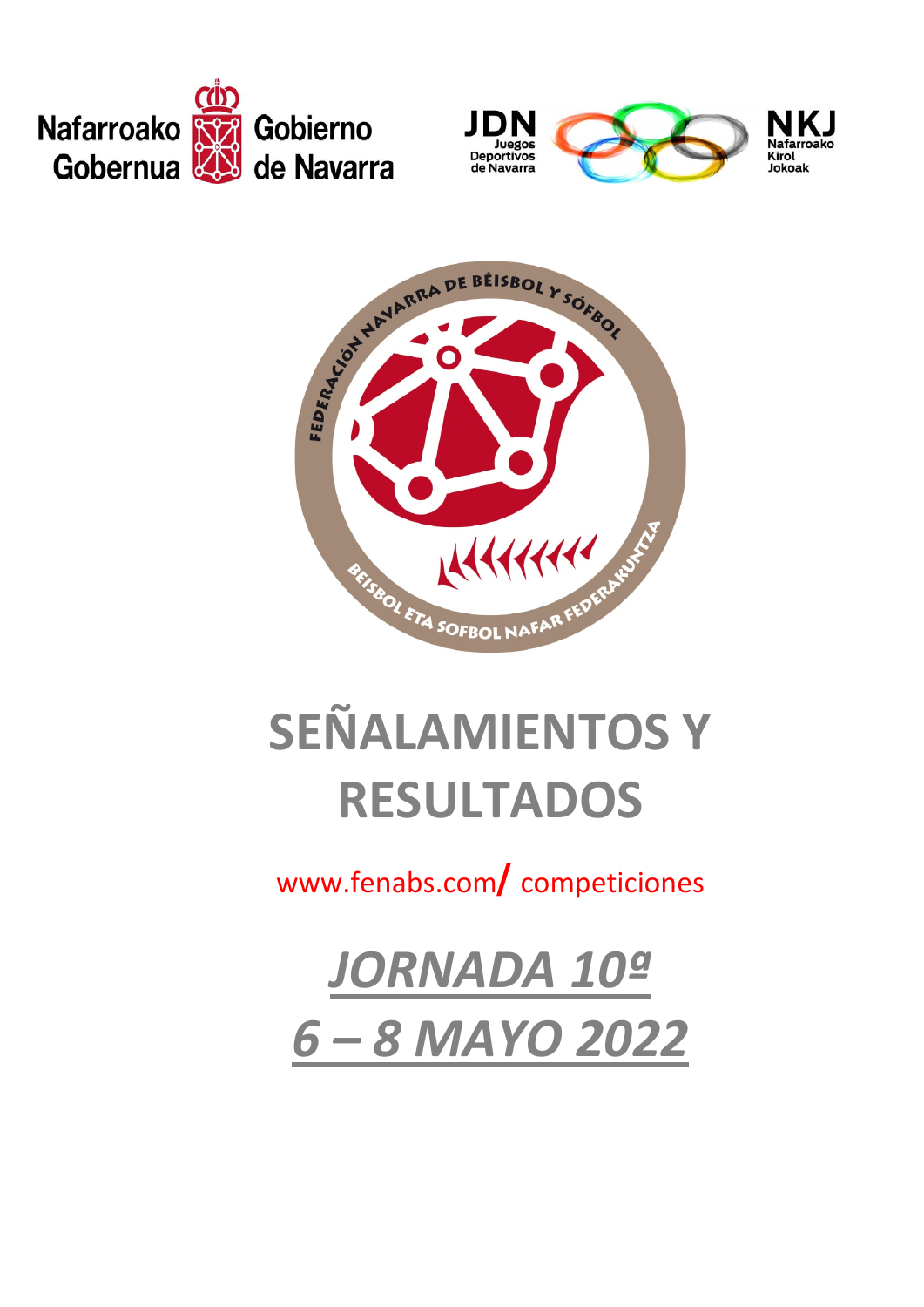







## RESULTADOS CAMPEONATO NAVARRO

#### - CATEGORÍA SUB 18 –

| N <sup>o</sup> | <b>FECHA</b> | <b>LOCAL</b>      | <b>VISITANTE</b> | <b>HORA</b> | <b>RESULTADO</b> |
|----------------|--------------|-------------------|------------------|-------------|------------------|
| 8              | 30/04        | <b>CAD IRABIA</b> | CD AMAYA         | 17:00       | $16 - 1$         |
|                |              |                   |                  |             |                  |

#### - CATEGORÍA SUB 15 –

| N <sup>o</sup> | <b>FECHA</b> | <b>LOCAL</b> | <b>VISITANTE</b> | <b>HORA</b> | <b>RESULTADO</b> |
|----------------|--------------|--------------|------------------|-------------|------------------|
|                | 29/04        | CD ARGA      | CD AMAYA         | 19:00       | $11 - 10$        |
|                |              |              |                  |             |                  |

#### - CATEGORÍA SUB 13 –

| <b>FECHA</b> | LOCAL             | <b>VISITANTE</b>    | <b>HORA</b> | <b>RESULTADO</b> |
|--------------|-------------------|---------------------|-------------|------------------|
| 30/04        | <b>CAD IRABIA</b> | CD JESUITINAS-AMAYA | 12:30       | $8 - 3$          |
|              |                   |                     |             |                  |

#### - CATEGORÍA SUB 11

| N <sup>o</sup> | <b>FECHA</b> | <b>LOCAL</b>               | <b>VISITANTE</b>          | <b>HORA</b> | <b>RESULTADO</b> |
|----------------|--------------|----------------------------|---------------------------|-------------|------------------|
| 21             | 29/04        | <b>CAD IRABIA CHESTERS</b> | <b>CAD IRABIA CASTROS</b> | 17:00       | $10 - 10$        |
| 22             | 29/04        | <b>CBS TOROS</b>           | <b>CAD IRABIA BRAVOS</b>  | 18:00       | $9 - 17$         |
| 23             | 29/04        | <b>CAD IZAGA</b>           | <b>CD ARGA AZULES</b>     | 17:00       | $5 - 12$         |
| 24             | 29/04        | <b>CD JESUITINAS-AMAYA</b> | CD ARGA NARANJAS          | 17:00       | $21 - 5$         |
|                |              |                            |                           |             |                  |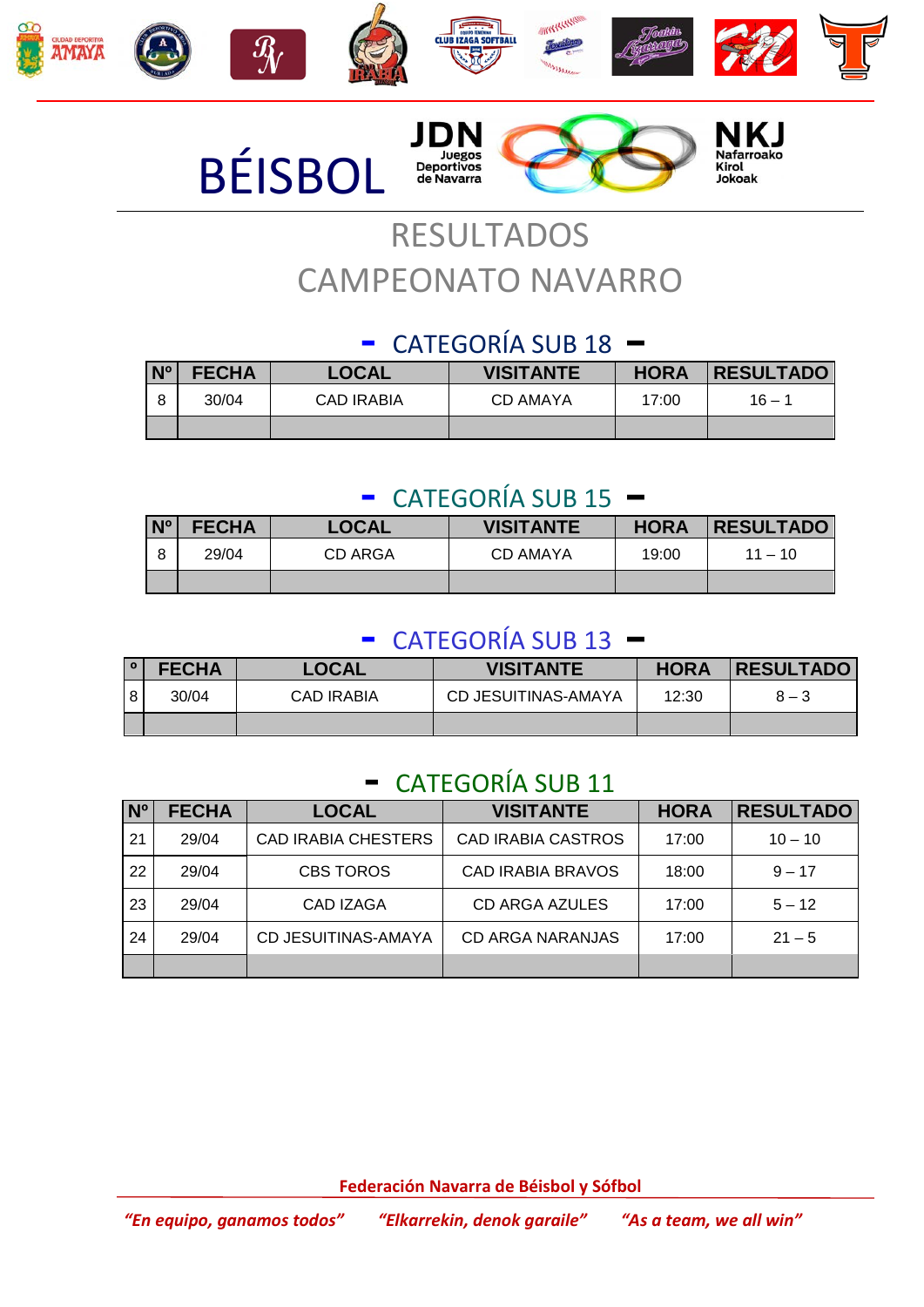









# CLASIFICACIONES

#### - CLASIFICACIÓN sub 18 - JUVENIL –

| <b>EQUIPO</b>     |   | PJ   PG   PP   CF   CC |   |    | .AVE |
|-------------------|---|------------------------|---|----|------|
| <b>CAD IRABIA</b> | ર | ્ર                     |   |    | .000 |
| <b>CD AMAYA</b>   | ว |                        | 5 | 39 | .333 |
| <b>CD ARGA</b>    |   |                        |   |    |      |

#### - CLASIFICACIÓN sub 15 - CADETE –

| <b>EQUIPO</b>     | <b>PJ</b> |   |     | PG PP CF CC | .AVE |
|-------------------|-----------|---|-----|-------------|------|
| <b>CD ARGA</b>    |           | っ | 85  | 67          | .667 |
| <b>CAD IRABIA</b> | 5         | ာ | 60  | 51          | .600 |
| <b>CD AMAYA</b>   | 5         |   | -21 | -57         | .200 |

#### - CLASIFICACIÓN sub 13 - INFANTIL –

| <b>EQUIPO</b>              | PJ   PG   PP   CF   CC |   |    |    | .AVE |
|----------------------------|------------------------|---|----|----|------|
| <b>CAD IRABIA</b>          |                        |   | 38 | 19 | .800 |
| <b>CD ARGA</b>             | າ                      | າ | 25 | 22 | .600 |
| <b>CD JESUITINAS AMAYA</b> |                        |   |    |    |      |

#### - CLASIFICACIÓN SUB 11 - ALEVIN -

| <b>EQUIPO</b>              | PJ | <b>PG</b> | <b>PE</b> | <b>PP</b> | <b>CF</b> | cc  | .AVE |
|----------------------------|----|-----------|-----------|-----------|-----------|-----|------|
| <b>CAD IRABIA CASTROS</b>  | 8  | 6         |           |           | 89        | 49  | .857 |
| <b>CAD IRABIA CHESTERS</b> | 8  | 5         | 2         |           | 79        | 42  | .833 |
| <b>CAD IRABIA BRAVOS</b>   | 8  | 6         | 0         | 2         | 99        | 56  | .750 |
| <b>CD ARGA AZULES</b>      | 8  | 5         | 0         | 3         | 100       | 55  | .625 |
| <b>CBS TOROS</b>           | 8  | 3         | 1         | 4         | 88        | 94  | .429 |
| <b>CAD IZAGA</b>           | 8  | 3         | Ω         | 5         | 59        | 86  | .375 |
| <b>CD JESUITINAS AMAYA</b> | 8  | 2         | ი         | 6         | 66        | 97  | .250 |
| <b>CD ARGA NARANJAS</b>    | 8  | U         | O         | 8         | 40        | 116 | .000 |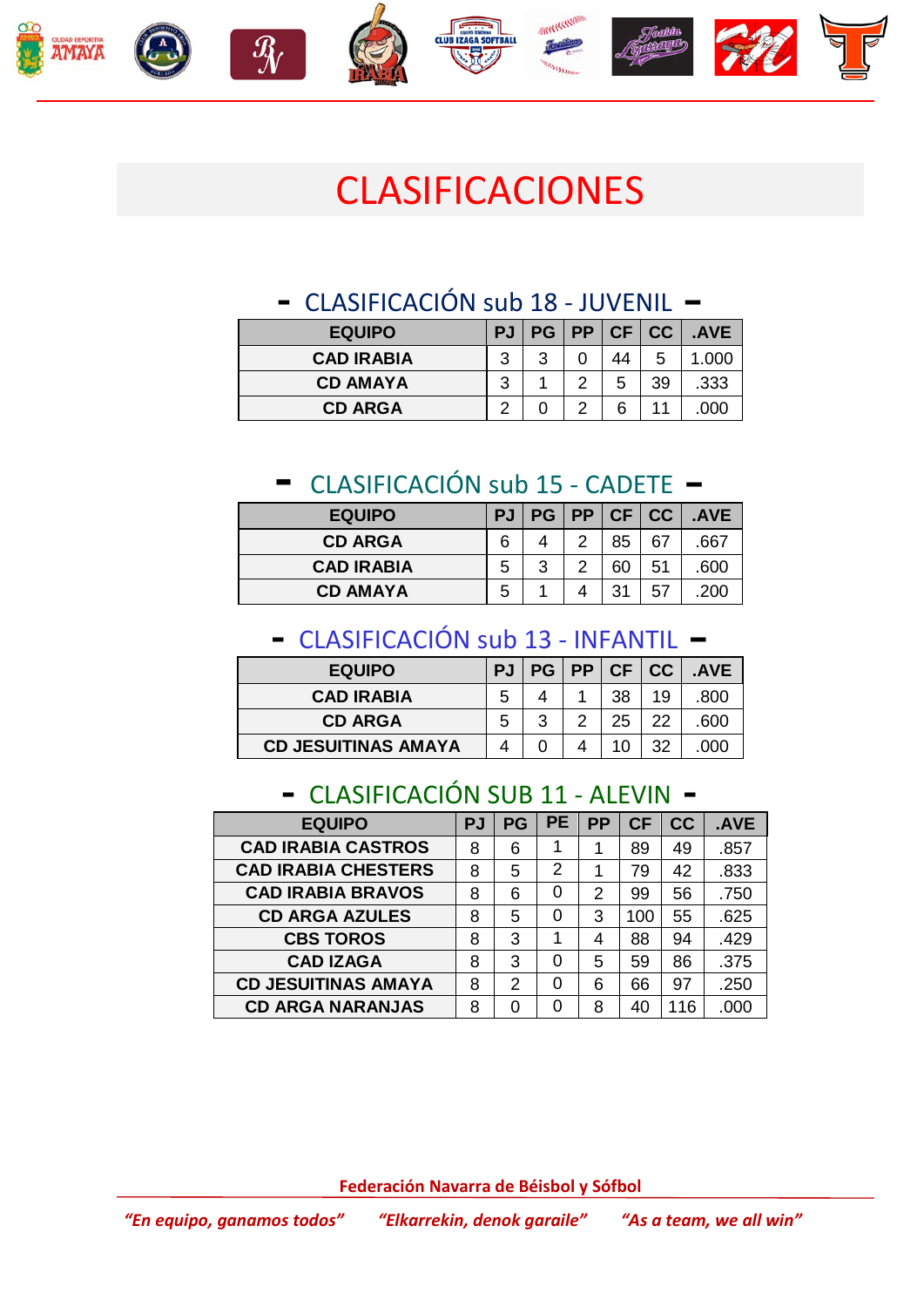

# SEÑALAMIENTOS BÉISBOL

#### - CATEGORÍA SUB 18 –

| $N^{\circ}$ | <b>FECHA</b> | LOCAL   | <b>VISITANTE</b> | <b>HORA</b> | <b>CAMPO</b>   |
|-------------|--------------|---------|------------------|-------------|----------------|
| 9           | 06/05        | CD ARGA | CD AMAYA         | 19:00       | <b>BURLADA</b> |
|             |              |         |                  |             |                |

#### - CATEGORÍA SUB 15 –

| N <sup>o</sup> | <b>FECHA</b> | <b>LOCAL</b> | <b>VISITANTE</b> | <b>HORA</b> | <b>CAMPO</b>  |
|----------------|--------------|--------------|------------------|-------------|---------------|
|                | 07/05        | CAD IRABIA   | CD ARGA          | 12:30       | <b>IRABIA</b> |
|                |              |              |                  |             |               |

#### - CATEGORÍA SUB 13 –

|   | <b>FECHA</b> | <b>LOCAL</b> | <b>VISITANTE</b>    | <b>HORA</b> | <b>CAMPO</b> |
|---|--------------|--------------|---------------------|-------------|--------------|
| 9 | 06/05        | CD ARGA      | CD JESUITINAS-AMAYA | 17:00       | BURLADA      |
|   |              |              |                     |             |              |

#### - CATEGORÍA SUB 11

| N <sub>o</sub> | <b>FECHA</b> | <b>LOCAL</b>               | <b>VISITANTE</b>           | <b>HORA</b> | <b>CAMPO</b>   |
|----------------|--------------|----------------------------|----------------------------|-------------|----------------|
| 37             | 06/05        | <b>CD JESUITINAS-AMAYA</b> | <b>CAD IRABIA CHESTERS</b> | 17:00       | <b>IRABIA</b>  |
| 38             | 06/05        | CD ARGA AZULES             | <b>CD ARGA NARANJAS</b>    | 17:00       | <b>BURLADA</b> |
| 39             | 04/05        | <b>CAD IRABIA BRAVOS</b>   | <b>CAD IZAGA</b>           | 17:00       | <b>IRABIA</b>  |
| 40             | 06/05        | <b>CAD IRABIA CASTROS</b>  | <b>CBS TOROS</b>           | 17:30       | <b>IRABIA</b>  |
|                |              |                            |                            |             |                |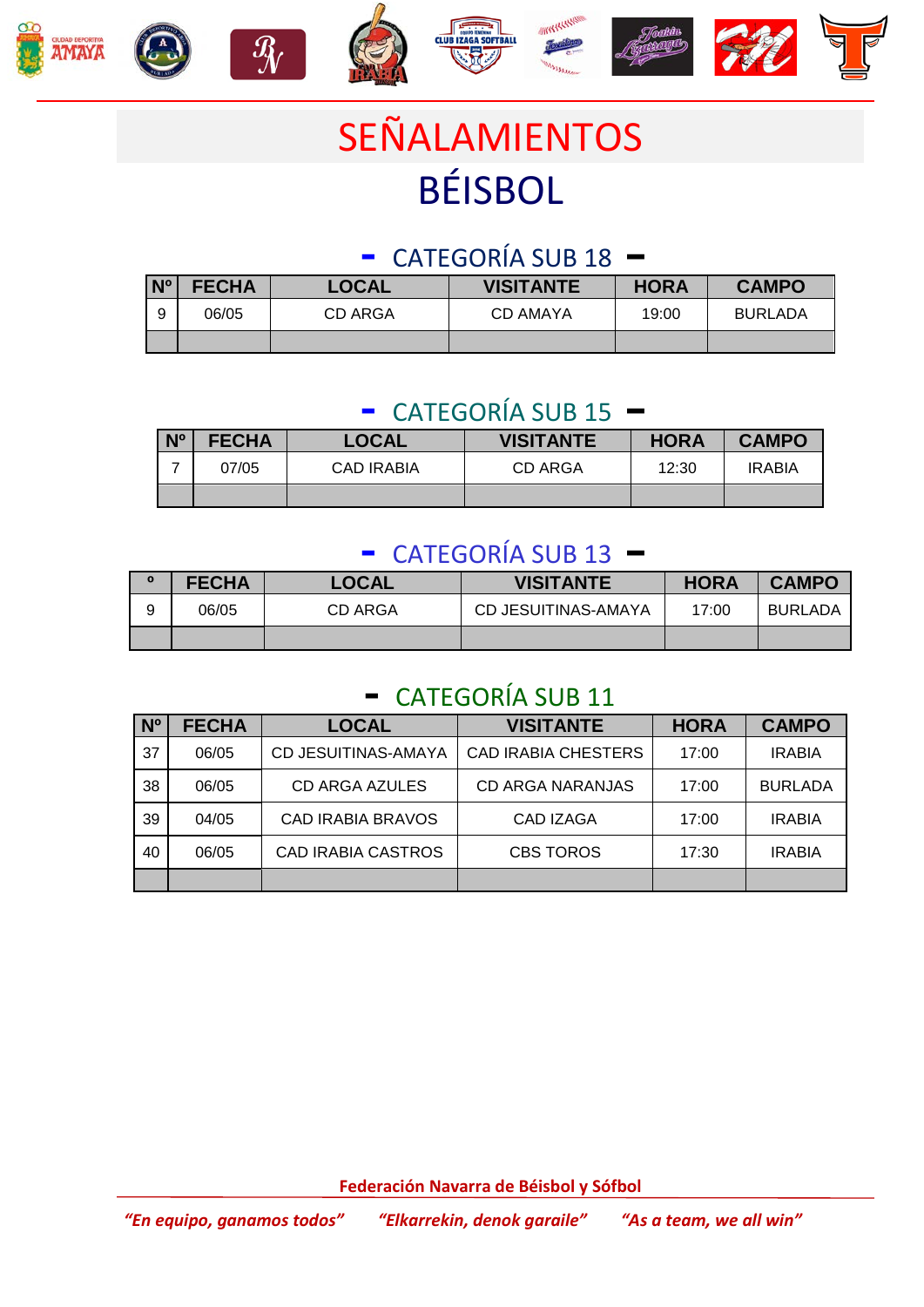



# RESULTADOS

#### - CATEGORÍA SUB 15 –

| $N^{\circ}$ | <b>FECHA</b> | <b>LOCAL</b> | <b>VISITANTE</b> | <b>HORA</b> | <b>RESULTADO</b> |
|-------------|--------------|--------------|------------------|-------------|------------------|
|             | 29/04        | CAD IZAGA    | CD ARGA          | 19:30       | $8 - 6$          |
|             |              |              |                  |             |                  |

#### - CATEGORÍA SUB 13 –

| 1 O I | <b>FECHA</b> | <b>LOCAL</b>     | <b>VISITANTE</b> | <b>HORA</b> | <b>RESULTADO</b> |
|-------|--------------|------------------|------------------|-------------|------------------|
|       | 27/04        | CAD IZAGA GIANTS | CAD IZAGA WHITES | 17:00       | $2 - 5$          |

# CLASIFICACIONES

|  | - Categoría sub 18 - JUVENIL - |  |  |  |  |  |
|--|--------------------------------|--|--|--|--|--|
|--|--------------------------------|--|--|--|--|--|

| <b>EQUIPO</b>    | PJ | <b>PG</b> |   | PP CF CC | <b>AVE</b> |
|------------------|----|-----------|---|----------|------------|
| <b>CAD IZAGA</b> | ⌒  |           |   | 28       | .000       |
| <b>CD ARGA</b>   | ⌒  |           | ⌒ | ี        | .000       |

- Clasificación sub 15 - CADETE –

| <b>EQUIPO</b>    | <b>PJ</b> |  |    | PG   PP   CF   CC | <b>AVE</b> |
|------------------|-----------|--|----|-------------------|------------|
| <b>CD ARGA</b>   | ⌒         |  | 22 | າາ                | .333       |
| <b>CAD IZAGA</b> | ◠<br>د    |  |    |                   | .667       |

- Clasificación sub 13 – Infantil –

| <b>EQUIPO</b>                   | PJ I |   | PG   PP   CF   CC |    | .AVE |
|---------------------------------|------|---|-------------------|----|------|
| <b>CAD IZAGA GIANTS</b>         |      | વ | 31                |    | .600 |
| <b>CAD IZAGA ROOKIE-IMPACTS</b> |      |   | 19                | 23 | .500 |
| <b>CD ARGA</b>                  |      |   | 16                |    | .333 |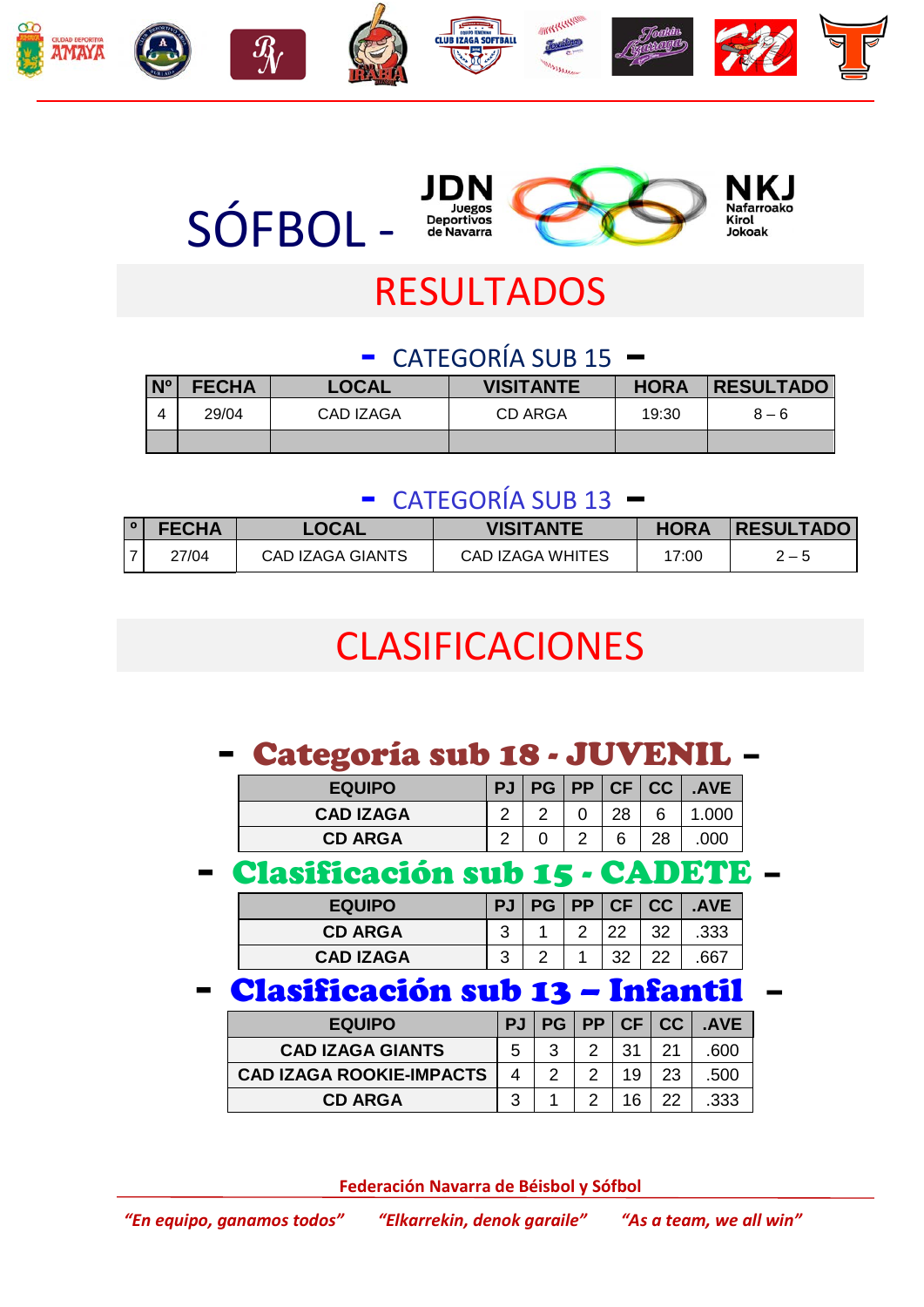







# SEÑALAMIENTOS

- CATEGORÍA SUB 18 –

| N <sup>o</sup> | <b>FECHA</b> | <b>LOCAL</b> | <b>VISITANTE</b> | <b>HORA</b> | <b>CAMPO</b>  |
|----------------|--------------|--------------|------------------|-------------|---------------|
|                | 06/05        | CAD IZAGA    | CD ARGA          | 19:30       | <b>IRABIA</b> |
|                |              |              |                  |             |               |

#### - CATEGORÍA SUB 13 –

| $N^{\circ}$ | <b>FECHA</b> | <b>LOCAL</b> | <b>VISITANTE</b> | <b>HORA</b> | <b>CAMPO</b>   |
|-------------|--------------|--------------|------------------|-------------|----------------|
|             | 07/05        | CD ARGA      | CAD IZAGA GIANTS | 09:50       | <b>BURLADA</b> |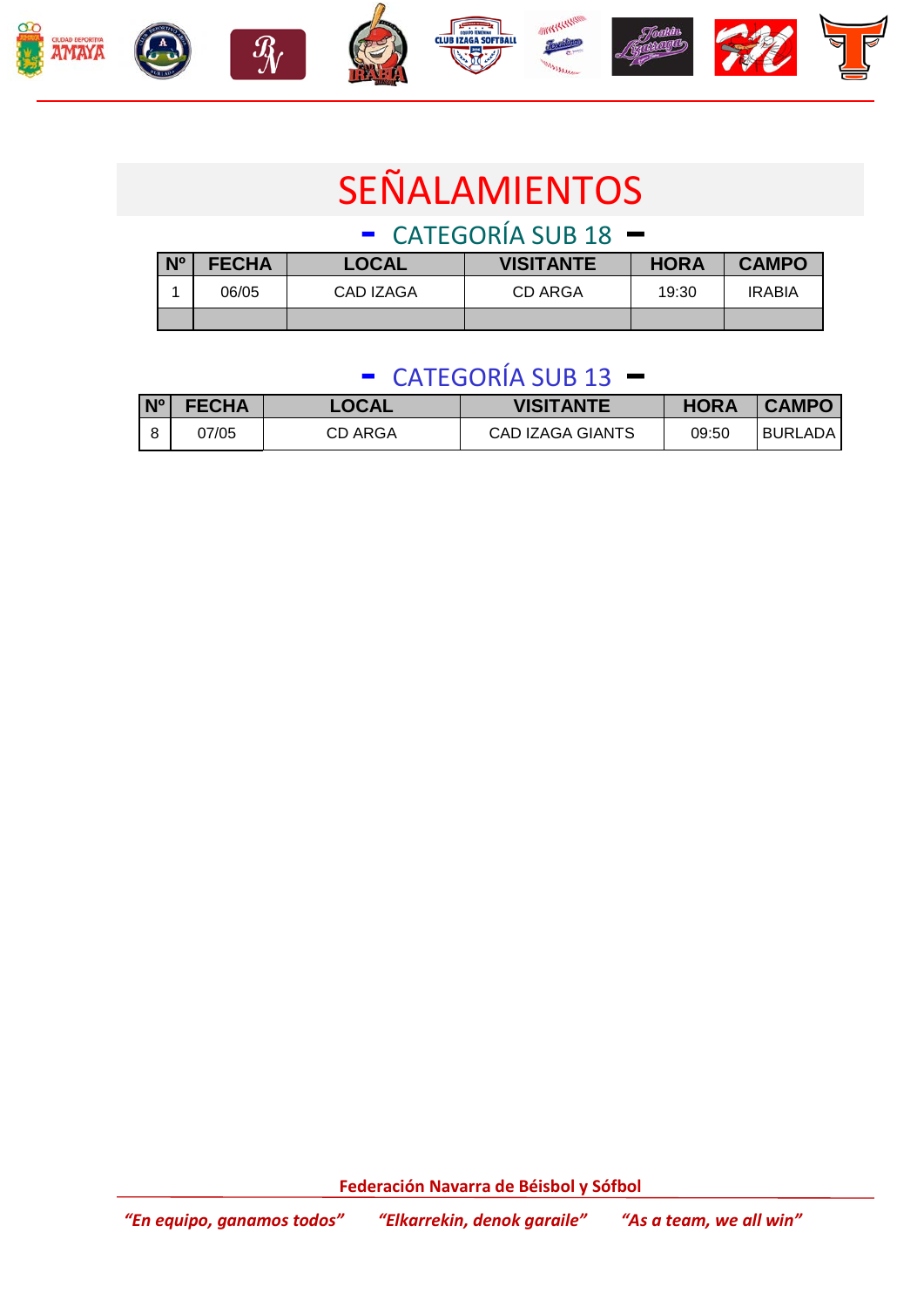



# LIGA NACIONAL 1**ª** DIVISIÓN 2022 BÉISBOL *GRUPO NORTE*

#### **RESULTADOS**

| N <sup>2</sup>  | <b>JOR</b> | <b>FECHA</b> | <b>HORA</b> | <b>CAMPO</b>   | <b>PARTIDO</b>          | <b>RESULTADO</b> |
|-----------------|------------|--------------|-------------|----------------|-------------------------|------------------|
| 13              |            | 01/05        | 12:00       | <b>IRABIA</b>  | CAD IRABIA - SAN INAZIO | $8 - 2$          |
| $\overline{14}$ |            | 01/05        | 10:00       | <b>BURLADA</b> | CD ARGA – CD AMAYA      | $13 - 3$         |

### SEÑALAMIENTOS

| N <sup>o</sup> | JOR | <b>FECHA</b> | <b>HORA</b> | <b>CAMPO</b> | <b>PARTIDO</b>              |
|----------------|-----|--------------|-------------|--------------|-----------------------------|
| 18             |     | 08/05        | :00         | IR A RI A    | CAD IRABIA - CBS MIRALBUENO |

### CLASIFICACIÓN

| 6 | 5 | 1 | 55 | 17 | .833                         |
|---|---|---|----|----|------------------------------|
| 5 | 4 | 1 | 48 | 27 | .800                         |
| 6 | 2 | 4 | 38 | 55 | .333                         |
| 3 | 1 | 2 | 15 | 31 | .333                         |
| 6 | 1 | 5 | 25 | 54 | .167                         |
|   |   |   |    |    | PJ   PG   PP   CF   CC   AVE |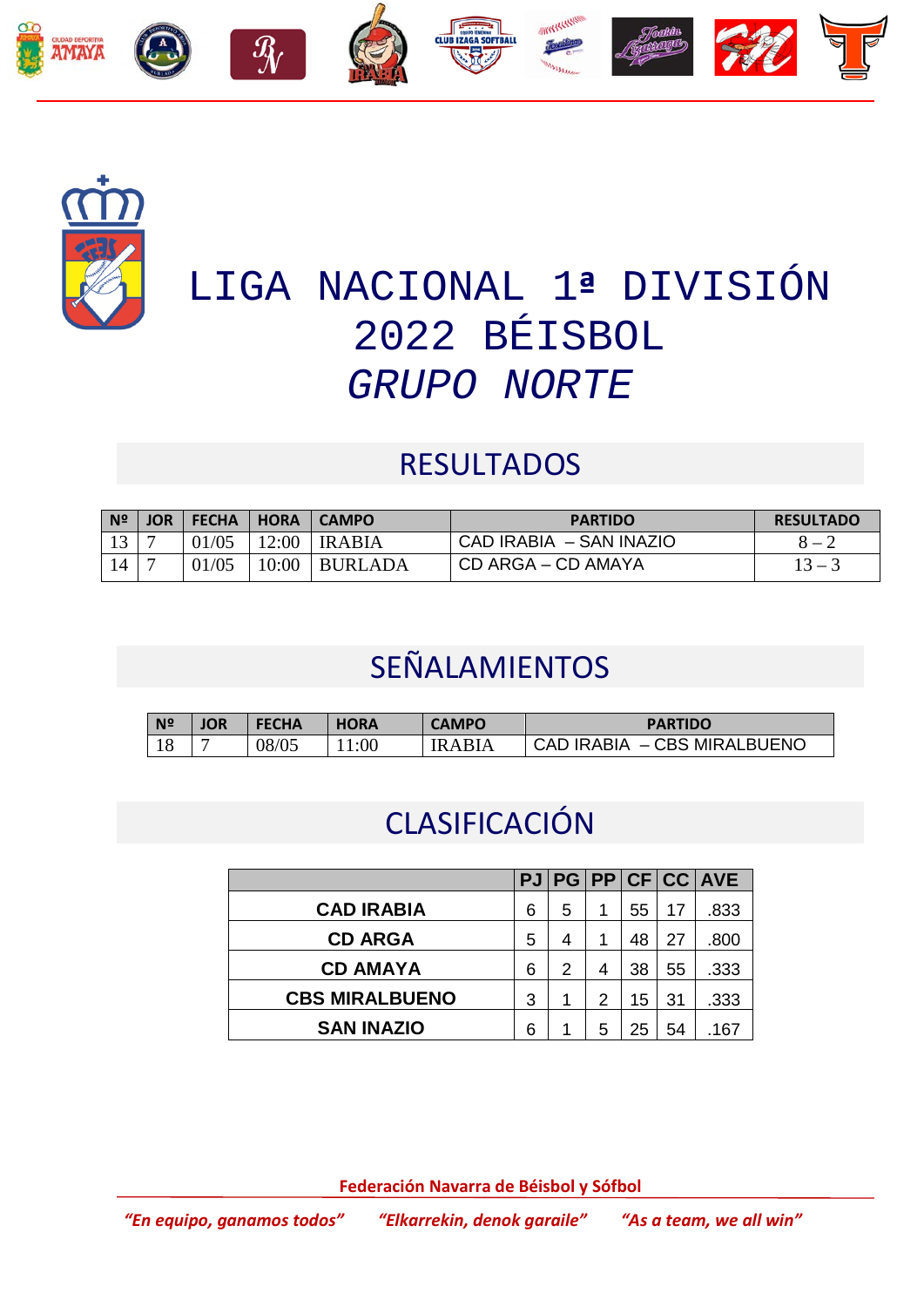



# LIGA NACIONAL 1**ª** DIVISIÓN 2022 SÓFBOL *GRUPO NORTE*

### SEÑALAMIENTOS

| N <sup>2</sup> | <b>JOR</b> | <b>FECHA</b> | <b>HORA</b> | <b>CAMPO</b>  | <b>PARTIDO</b>             |
|----------------|------------|--------------|-------------|---------------|----------------------------|
|                |            | 07/05        | 6:00        | <b>IRABIA</b> | CAD IZAGA - CBS MIRALBUENO |
|                |            | 07/05        | A CONT      | <b>IRABIA</b> | CAD IZAGA - CBS MIRALBUENO |

### CLASIFICACIÓN

|                       |  |    |    | PJ   PG   PP   CF   CC   AVE |
|-----------------------|--|----|----|------------------------------|
| <b>CBS MIRALBUENO</b> |  |    |    | .500                         |
| <b>CAD IZAGA</b>      |  | 51 |    | .000                         |
| <b>CD ARGA</b>        |  | 30 | 50 |                              |